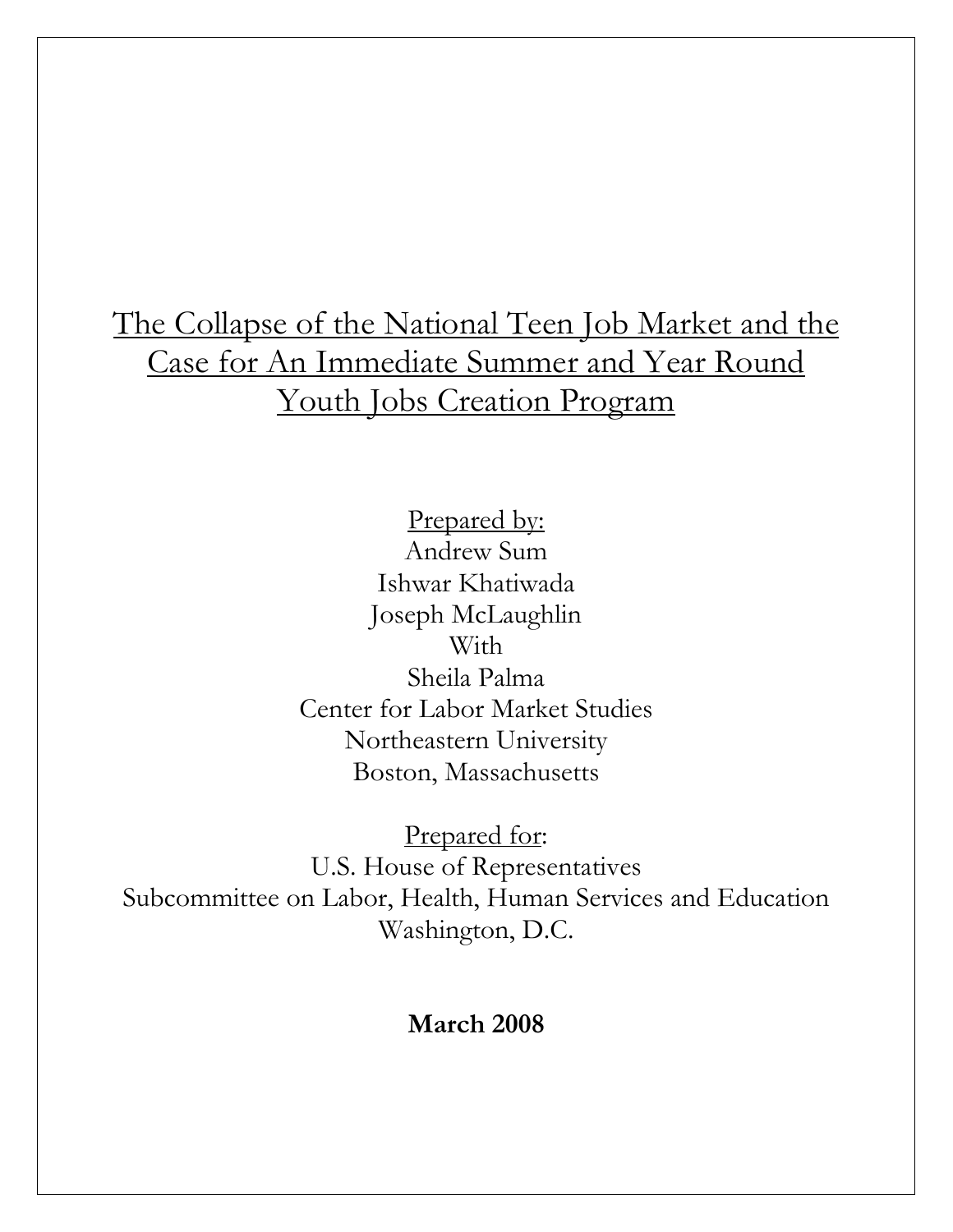Nationally, aggregate labor market conditions in the U.S. have weakened substantially over the past seven months. Nonfarm payroll employment growth slowed considerably from the early summer of 2007 through the end of the year, and the U.S. Bureau of Labor Statistics has just released its findings on the employment situation for February 2008.<sup>1</sup> Total nonfarm payroll jobs (seasonally adjusted) in January 2008 were down by 22,000 from December of 2007, and preliminary payroll numbers for February were estimated to be 63,000 jobs below that of January. The nation's overall unemployment rate in January and February 2008 averaged 4.9%. A weakened labor market is not news to America's teens. The nation's teens (16-19) have experienced declining employment rates since the mid summer of 2006. Their annual average employment rate (E/P ratio) declined in 2007 to a new record low for the post-World War II period, and they have failed to capture any substantive share of net new job growth across the nation since  $2003$ <sup>2</sup>. The teen employment rate last year was only 34.8%, the lowest annual average employment rate for teens ever recorded since the end of World War II (Chart 1).<sup>3</sup> Deteriorating teen employment rates during a growing national labor market is unprecedented.





<sup>1</sup> See: U.S. Bureau of Labor Statistics, The Employment Situation: February 2008, Friday, March 7, 2008, release.  $\frac{1}{2}$ The CPS employment series for the nation's teens begins in 1948.

 $\overline{a}$ 

 $3$  The employment/population ratio often referred to by labor economists as the E/P ratio measures the percent of teens in the civilian, non-institutional population that were employed in an average month during the year. Persons serving in the nation's armed forces and inmates of institutions, such as juvenile homes, jails, and prisons, are excluded from the denominator.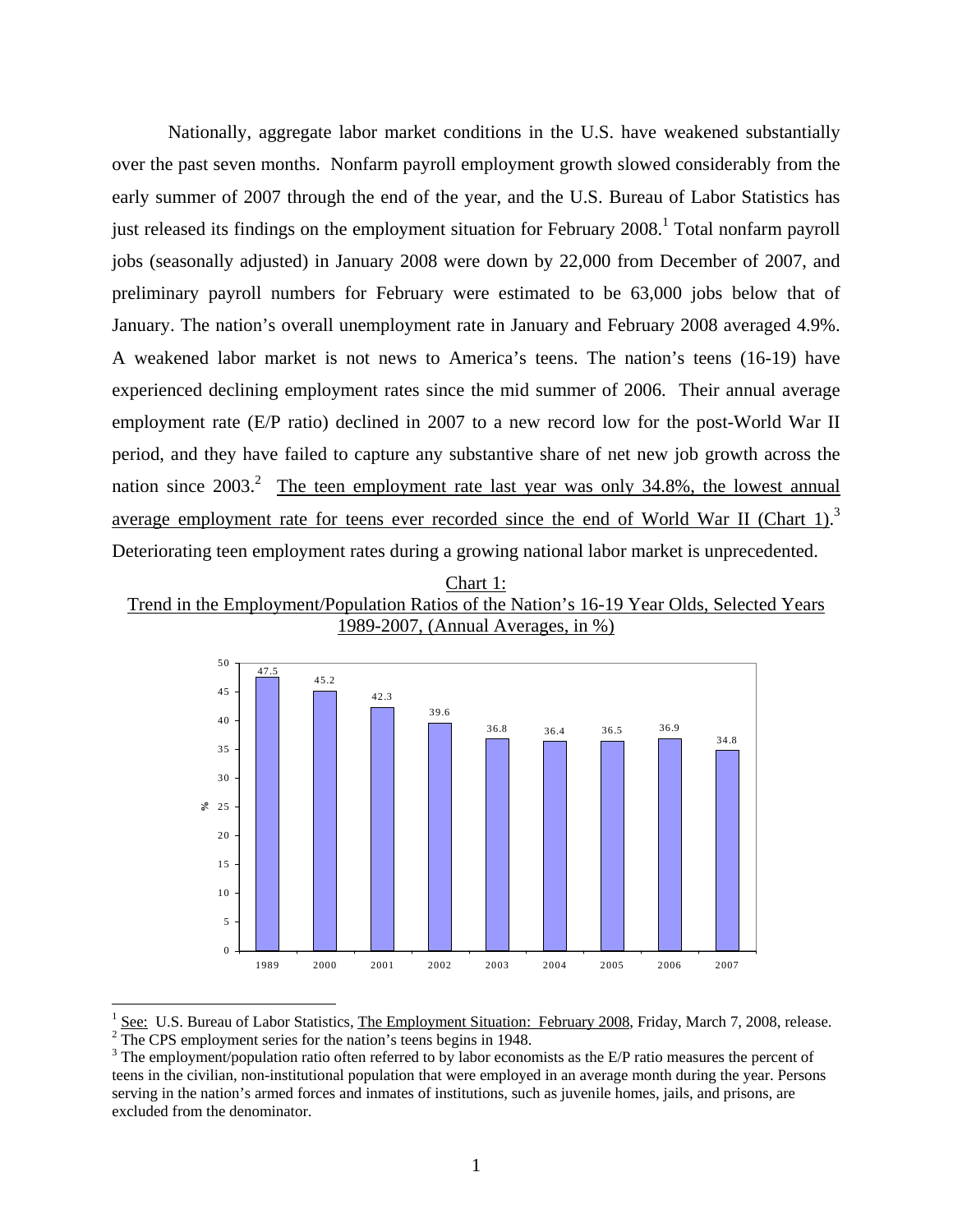Declines in teen employment rates over the past seven years (2000-2007) have been widespread across age, gender, race-ethnic, educational attainment, household income, and geographic subgroups. Declines in employment rates have been larger for the youngest teens (16-17) and for men than women (Chart 2). The success of teens in finding any type of job last year, however, also differed considerably across schooling, race-ethnic and household income groups. Those teens from low income families (incomes under \$20,000) who were Black or Hispanic fared the worst in U.S. labor markets (Chart 3). For example, only 19% of low income Black teens worked during 2007 versus nearly one-half of their more affluent White counterparts living in families with incomes above \$60,000. Overall, female teens in recent years were more likely to be working than males (a reversal of behavior in all earlier decades) and Whites were considerably more likely to be working than Black teens and Hispanic teens (Chart 4).



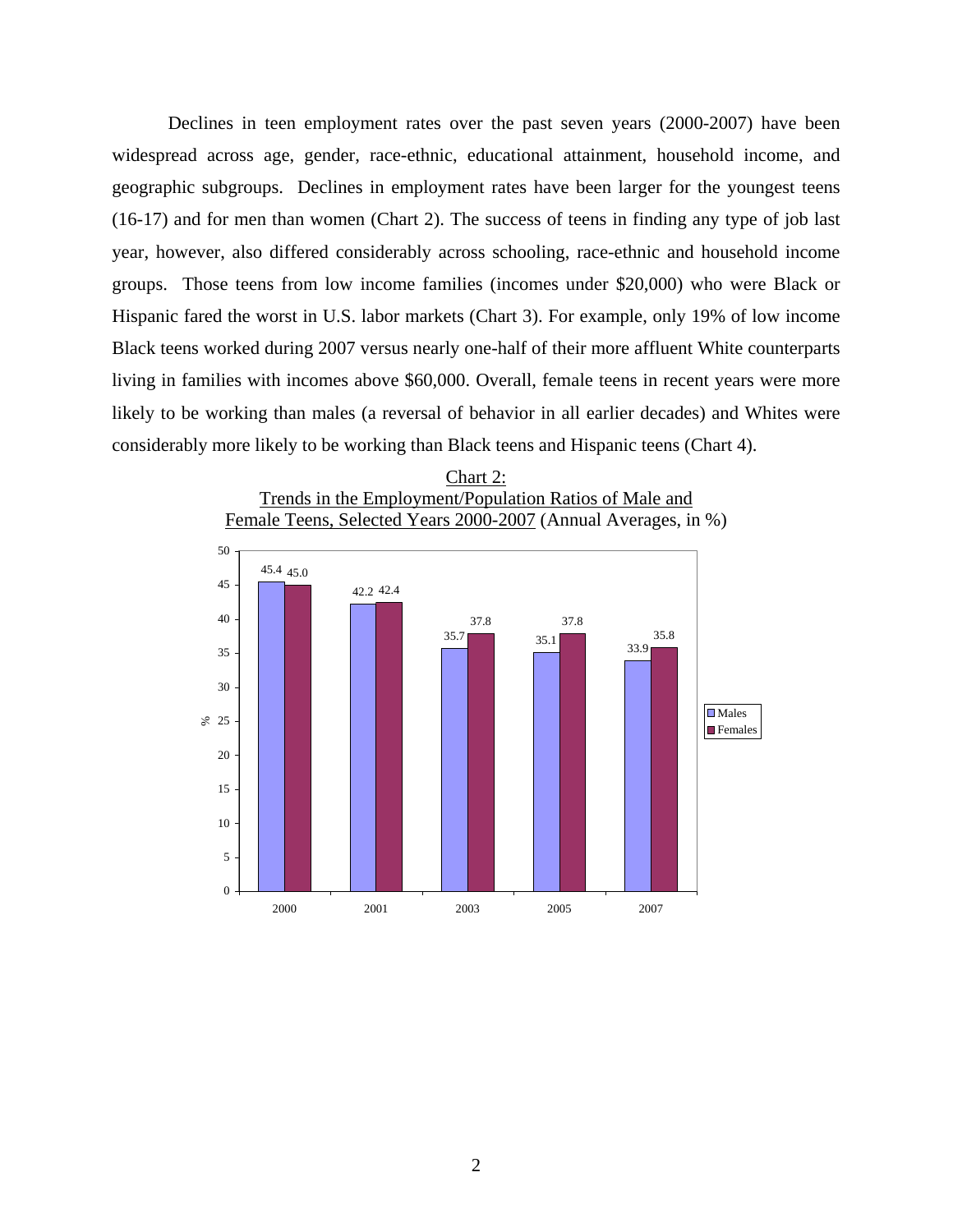

Chart 4: Employment/Population Ratios of Teens (16-19) By Gender and Race-Ethnicity, 2007 (Annual Averages, in %)

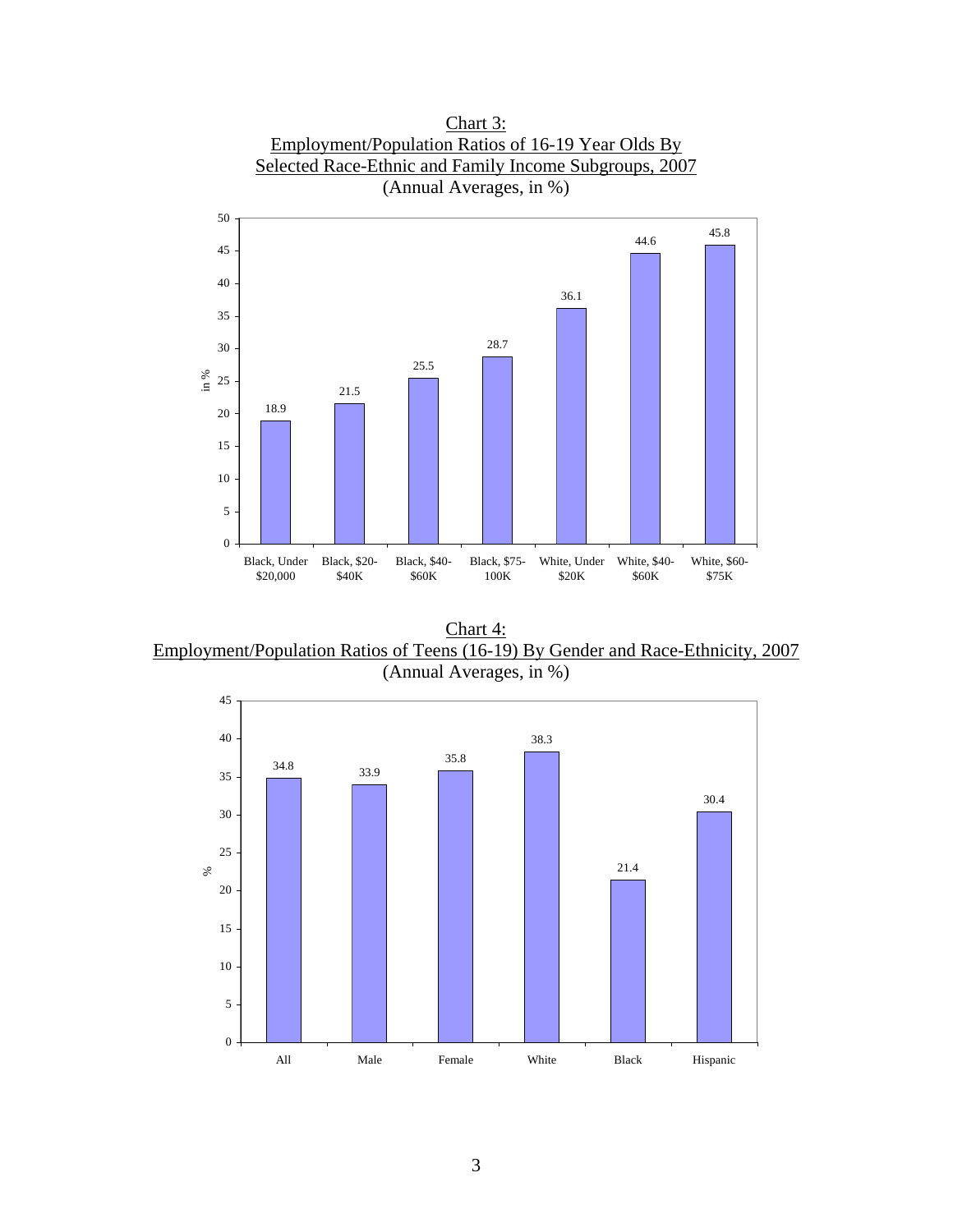A variety of labor market, institutional, and demographic forces have been influencing the sharp drop in teen employment rates over the past seven years. While national payroll employment growth increased steadily from the late summer of 2003 to 2007, overall growth in the number of new wage and salary jobs since 2000 has lagged considerably behind that of the decades of the 1990s and 1980s. Teens benefit disproportionately from strong and steady growth in payroll employment as employers have to reach back farther in their hiring queues to secure needed labor. Teens also have been facing more severe competition from other labor force groups in recent years, including older adult men and women (55+) who have increased their attachment to the labor market, single mothers with limited schooling who have faced time limits on welfare receipt, young adults (20-24) including college graduates who cannot find employment in their chosen fields of study, and less educated new immigrants, particularly young males, who have overwhelmingly dominated the ranks of the newly employed young since 2000. Male high school dropouts and low income teens, especially Blacks and Hispanics, seem to suffer the greatest job displacement from illegal immigrants. Teens also have faced growing problems in finding summer employment in recent years. Their summer jobholding rates over the past four years have represented new historical lows for the post-World War II era, with males, minorities, and low income youth being increasingly shut out of the summer labor  $market.<sup>4</sup>$ 

Do teenagers want to work more than they do? Some labor market and media analysts have argued that the declining employment rates of the nation's teens primarily reflect a reduced interest in employment as evidenced in part by a lower rate of labor force participation. Yet, even the conservative official U.S. Bureau of Labor Statistics' estimates of open unemployment, hidden unemployment, and underemployment among teens in 2007 reveal a substantial pool of youth who either wished to work but were left jobless or were employed part-time though they sought full-time jobs.

The annual average number of unemployed teens in 2007 was slightly over 1.10 million, yielding an unemployment rate of 15.7%, which was more than four times higher than the 3.7% unemployment rate faced by the nation's adults 25 and older during that year (Table 1).

<u>.</u>

 $4$  For a review of the deteriorating summer employment situation for the nation's teens in recent years, See: Andrew Sum, Ishwar Khatiwada, and Joseph McLaughlin, The Demise of the Summer Job Market for the Nation's Teens: The Case for a Revitalized Summer Youth Employment Program, Center for Labor Market Studies, Northeastern University, Boston, October 2007.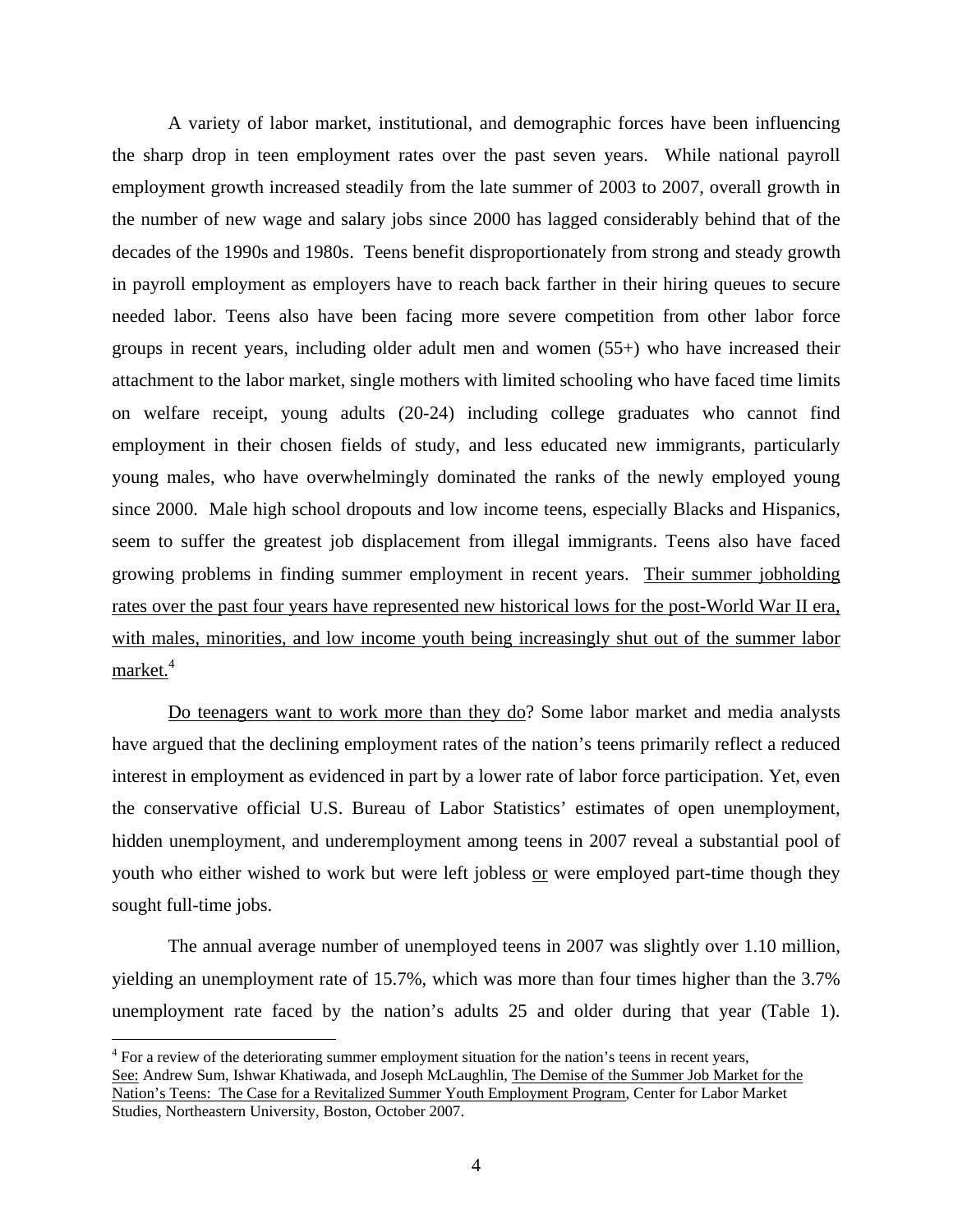However, the unemployment rate for teenagers can be a misleading measure of the health of the teen labor market. When teens perceive a difficult job market, they withdraw from the labor force and, thus, are not counted as officially unemployed. In addition, this official estimate of teen unemployment from the monthly Current Population Survey is largely based on proxy respondents for teens, primarily their mothers. Household surveys in recent years with youth themselves in high poverty neighborhoods reveal that direct interviews yield higher unemployment rates than interviews with the parents or other relatives of the teens.

| Table 1:                                                                           |
|------------------------------------------------------------------------------------|
| Labor Unutilization and Underutilization Problems Among the Nation's Teens in 2007 |
| (Annual Averages)                                                                  |

| Type of Problem                           | Value         |
|-------------------------------------------|---------------|
| <b>Unemployed Youth</b>                   | 1.101 million |
| Unemployment rate                         | 15.7%         |
| Employed part-time for economic reasons   | .330 million  |
| Labor force reserve (wanted a job but not | .850 million  |
| actively looking)                         |               |
| Total unemployed, underemployed, and      | 2.28 million  |
| labor force reserve                       |               |

Sources: (i) U.S. Bureau of Labor Statistics, web site, www.bls.gov;

(ii) 2007 monthly CPS public use files, tabulations by authors.

A fairly substantial number of teens not actively looking for work express a desire for immediate employment. The monthly 2007 CPS surveys yielded an estimate of nearly 850,000 teens who wanted an immediate job but were not actively looking for work and, thus, not counted as unemployed. This group of teens will be referred to as the labor force reserve. Their numbers are quite large, being nearly identical to the pool of officially unemployed teens, and the size of this labor force reserve tends to rise sharply during the summer months when school is out of session.

A third underutilized group of teens consists of those who are employed but are working part-time even though they desire full-time work (35 or more hours). During 2007, there were 330,000 such underemployed teens on an average month. Special labor force surveys conducted by the U.S. Bureau of Labor Statistics in May 2001 (and earlier in 1985) reveal that the number of employed teens who wished to work more hours at the current wage exceeded those who wished to work fewer hours by a ratio of 18 to 1 among men and more than 10 to 1 among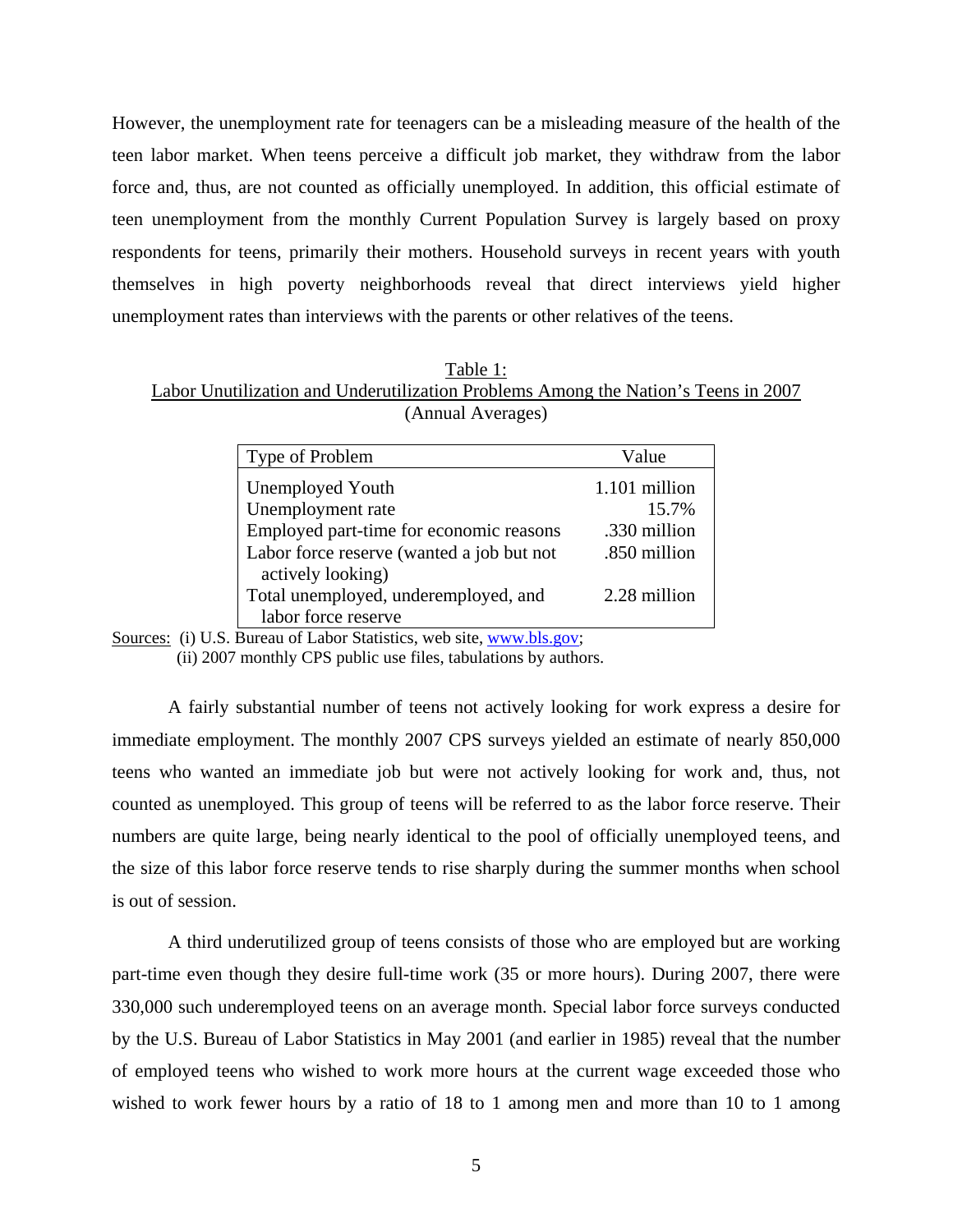women. No other age group (except 20-24 year olds) comes close to experiencing such a major underemployment rate.<sup>5</sup> Unfortunately, more recent data on the desired work hours of employed teens are not available. The combined number of teens who were unemployed, members of the labor force reserve, or underemployed during an average month in 2007 was conservatively estimated to be equal to approximately 2.4 million, equivalent to 14 percent of the teen population and more than 30% of the adjusted teen labor force.<sup>6</sup> These underutilization rates among teens are considerably higher than they are among other age groups, and males, Blacks, and less educated youth face higher underutilization rates than each of their respective counterparts.

As noted earlier, the annual average teen employment rate in 2007 was the lowest ever recorded over the 60 year period for which national CPS employment data are available. We have conducted two simulations generating estimates of the number of teens that would have been employed in 2007 if they had matched their employment rates in 2000 and 1989, two earlier cyclical peaks. If teens had matched their 2000 employment rate of 45.2%, their would have been 7.679 million teens at work last year, an increase of 1.767 million or 30 percent (Table 2). If the nation's teens had matched their 1989 employment rate, there would have been 8.070 million teens at work on an average month during the past year, an increase of nearly 2.16 million or 37 percent. Clearly, a substantial additional number of teens would have held a job last year if they had been able to obtain jobs at the rates they did in the previous two cyclical peak years.<sup>7</sup>

1

<sup>&</sup>lt;sup>5</sup> The May 2001 CPS survey did not, however, collect data on the actual number of desired work hours among the employed. For a review of national evidence on desired versus actual hours of work among employed teens and other workers,

See: (i) Lonnie Golden and Tesfayi Gebraslassi, "Overemployment Mismatches: The Preference for Fewer Work Hours," Monthly Labor Review, April 2007, pp. 18-37; (ii) Susan Shank, "Preferred Hours of Work and Corresponding Earnings," Monthly Labor Review, November 1986, pp. 40-44.

<sup>&</sup>lt;sup>6</sup> The adjusted teen labor force consists of the official civilian labor force plus members of the labor force reserve.

 $7$  The year 1989 was a cyclical peak year. The U.S. economy entered a recession in June 1990 that lasted until March of 1991.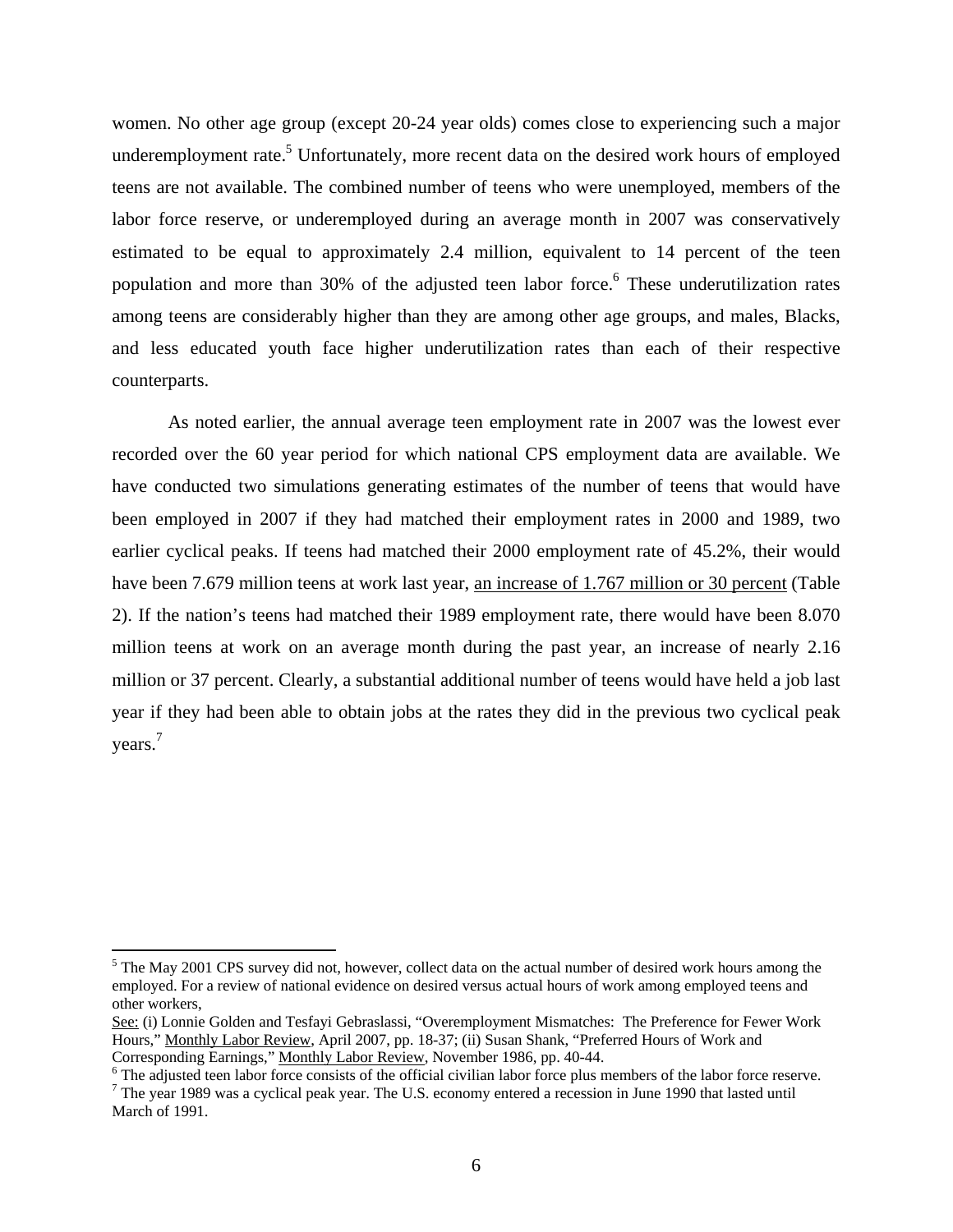|                              | (A)      | (B)          |            | (D)        |
|------------------------------|----------|--------------|------------|------------|
| <b>Hypothetical Scenario</b> | Actual   | Hypothetical | Absolute   | Relative   |
|                              | Employed | Employed     | Difference | Difference |
| Teens employed at 2000 rate  | 5.912    | 7.679        | 1.767      | 30%        |
| Teens employed at 1989 rate  | 5.912    | 8.070        | 2.158      | 37%        |

Table 2: Comparisons of the Actual and Hypothetical Number of Employed Teens in 2007 Under Two Alternative Scenarios (Numbers in Millions)

Why should we care? Few national and state policymakers and media analysts, with the exception of a few big city mayors (Boston and New York city), Bob Herbert of the *New York Times,* and a few other newspaper writers, have expressed concern over the high levels of teen joblessness. The national presidential debates were completely silent on this issue. A few analysts of teen labor market developments have casually dismissed the steep decline in teen employment rates by noting that school attendance among teens has increased over the past seven years. Increased school attendance will typically reduce teen employment somewhat in the short run, but can promote their long-run employability if it leads to improved academic skills and educational attainment. More teens are attending high school and college today, but employment rates have fallen sharply among high school students and out-of-school youth, including both high school graduates and dropouts. Low income and minority dropouts face very bleak employment prospects, with less than one-third being employed on a given month in recent years.

The rise in school attendance can account for only a very small share (less than 10 percent) of the drop in the teen E/P ratio in recent years. In fact, the rise in school attendance is partly if not primarily attributable to the depressed labor market conditions for teens which have reduced the opportunity costs of attending school. There are many employment related skills, including the soft skills of attendance, punctuality, team work, and customer service, that are highly valued by employers but can only be learned on the job. The nation's employers in recent years have expressed a high degree of dissatisfaction with the employability skills of new high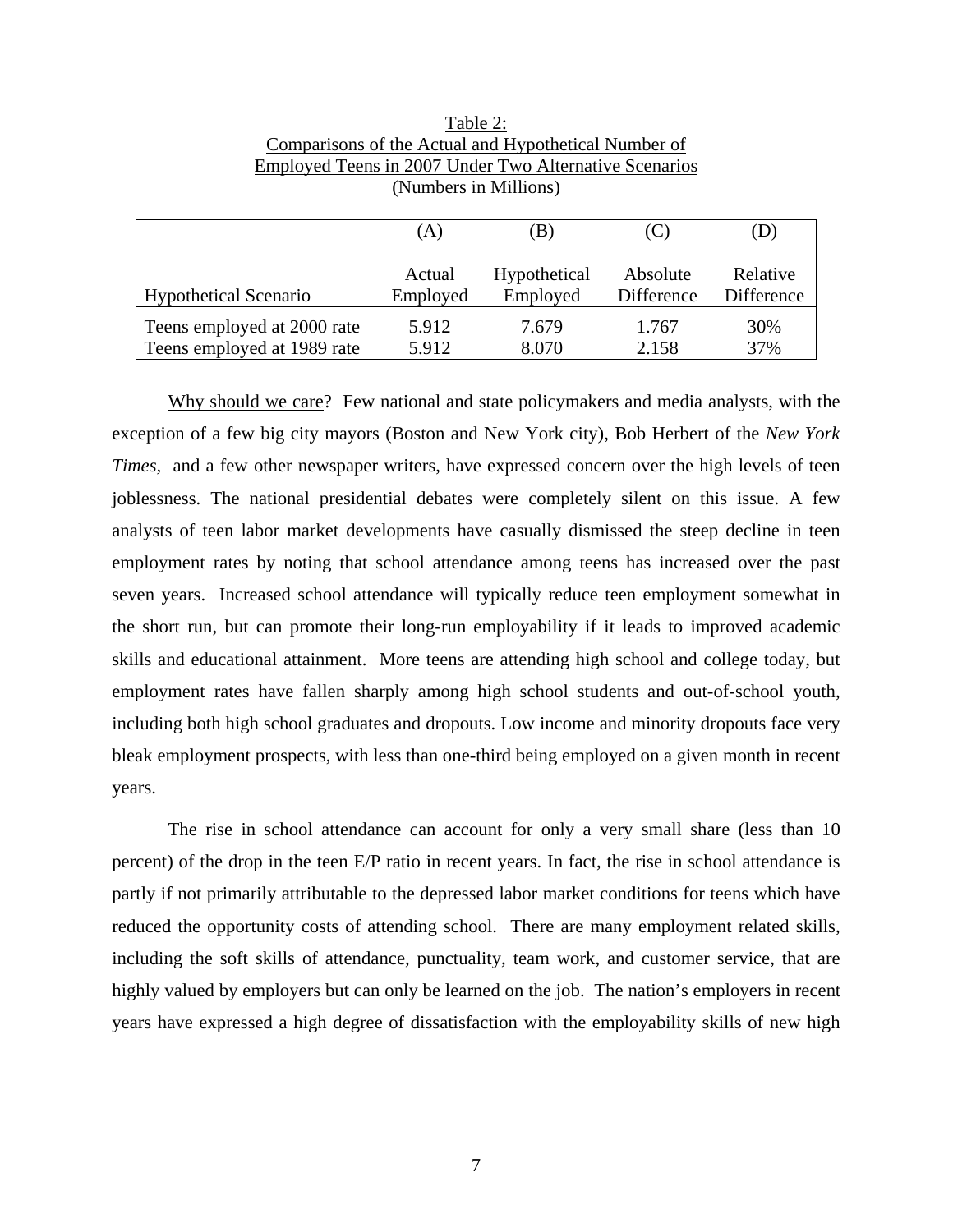school graduates.<sup>8</sup> Youth who participate in work-based learning activities during high school are more likely to see the relevance of school work to career success and acquire stronger employability skills. There also is a very strong path dependence in teen employment, i.e., the more teens work this year, the more likely they are to work the following year. Work in high school also favorably increases the ability of youth to move smoothly to the labor market after graduation, especially among those graduates not enrolling full-time in four year colleges or universities immediately after graduation. Findings from recent follow-up surveys of Boston public school graduates show that those college students who worked more during the senior year were more likely to work in college. Among economically disadvantaged youth, especially Black and Hispanic males, national research suggests that some work in high school can help promote school persistence and graduation, and metropolitan areas with higher employment rates for female teens are characterized by lower teen pregnancy rates.10

The troubled job market for the nation's teens has carried over to the job market for 20- 24 year old adults. The employment rates of 20-24 year olds with no four year college degree in 2007 were substantially below those of 2000, especially among males and the native born. Only 50 percent of 20-24 year old native born dropouts were employed on average during 2007, and high school graduates faced a 6 percentage point lower employment rate. The real weekly and annual earnings of employed teens and young adults also have declined and remain well below their historical peaks in the mid 1970's. A high fraction (10%) of young male dropouts 18 to 29 years of age are incarcerated in jail or prison. Far fewer young adults (20-29), especially those with no post-secondary schooling, are married, and in 2006 slightly over one-half of the children born to women under the age of 30 were out-of-wedlock for the first time in our nation's history. Poverty/ near poverty rates among these single parent families are very high, and income inequality among young families has soared.

1

<sup>&</sup>lt;sup>8</sup>See: The Conference Board of New York, Partnership for 21<sup>st</sup> Century Skills, and The Society for Human Resource Management, Are They Really Ready to Work, New York, 2006.

 $\degree$  See: Andrew Sum, Robert Taggart, and Ishwar Khatiwada, The Path Dependence of Teen Employment in the U.S.: Implications for Youth Workforce Development Policy, Center for Labor Market Studies, Northeastern University, Boston 2007.

<sup>&</sup>lt;sup>10</sup> For a review of the evidence on this topic,

See: Andrew Sum, Neeta Fogg, and Garth Mangum, Confronting the Youth Demographic Challenge: The Labor Market Prospects of At-Risk Youth, Sar Levitan Center for Social Policy Studies, Baltimore, 2000.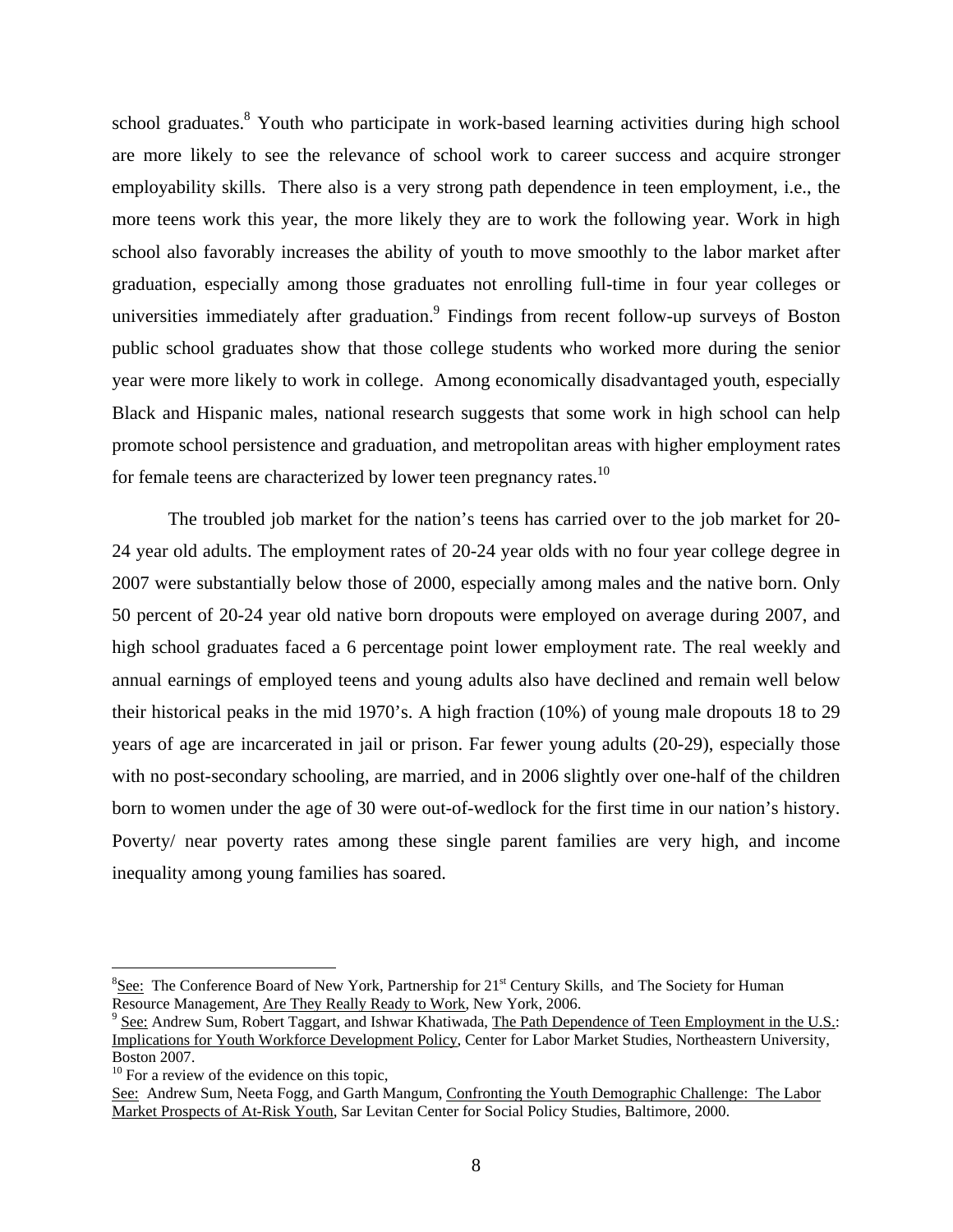The summer job market for the nation's teens also has weakened considerably since 2000 with last summer's employment rate representing a new historical low. At this time, we project that this summer's teen employment rate will reach a new historical low. The summer 2008 job outlook for teens looks particularly bleak. The national teen labor market was quite weak in the late fall of 2007 and the early winter of 2008. Between September and November of 2007, the seasonally adjusted teen E/P ratio averaged only 34.5% and fell steadily from October to February 2008 when the teen E/P ratio last month dropped to 33.4%. The February 2008 E/P ratio for teens was 1.3 percentage points below its rate in the same month a year earlier. Previous research work by the Center for Labor Market Studies has shown that the teen employment situation in the first few months of the calendar year (January – April) is a very good predictor of the teen summer employment rate. These findings suggest that the nation's teen employment rate this summer is currently headed for a new historical low in the absence of any comprehensive set of new job creation strategies for youth.

## Chart 5:

## Trends in the Summer Employment Rates of the Nation's Teens From 2000 to 2007 and the Projected Summer 2008 Employment Rate (in %, Seasonally Adjusted)